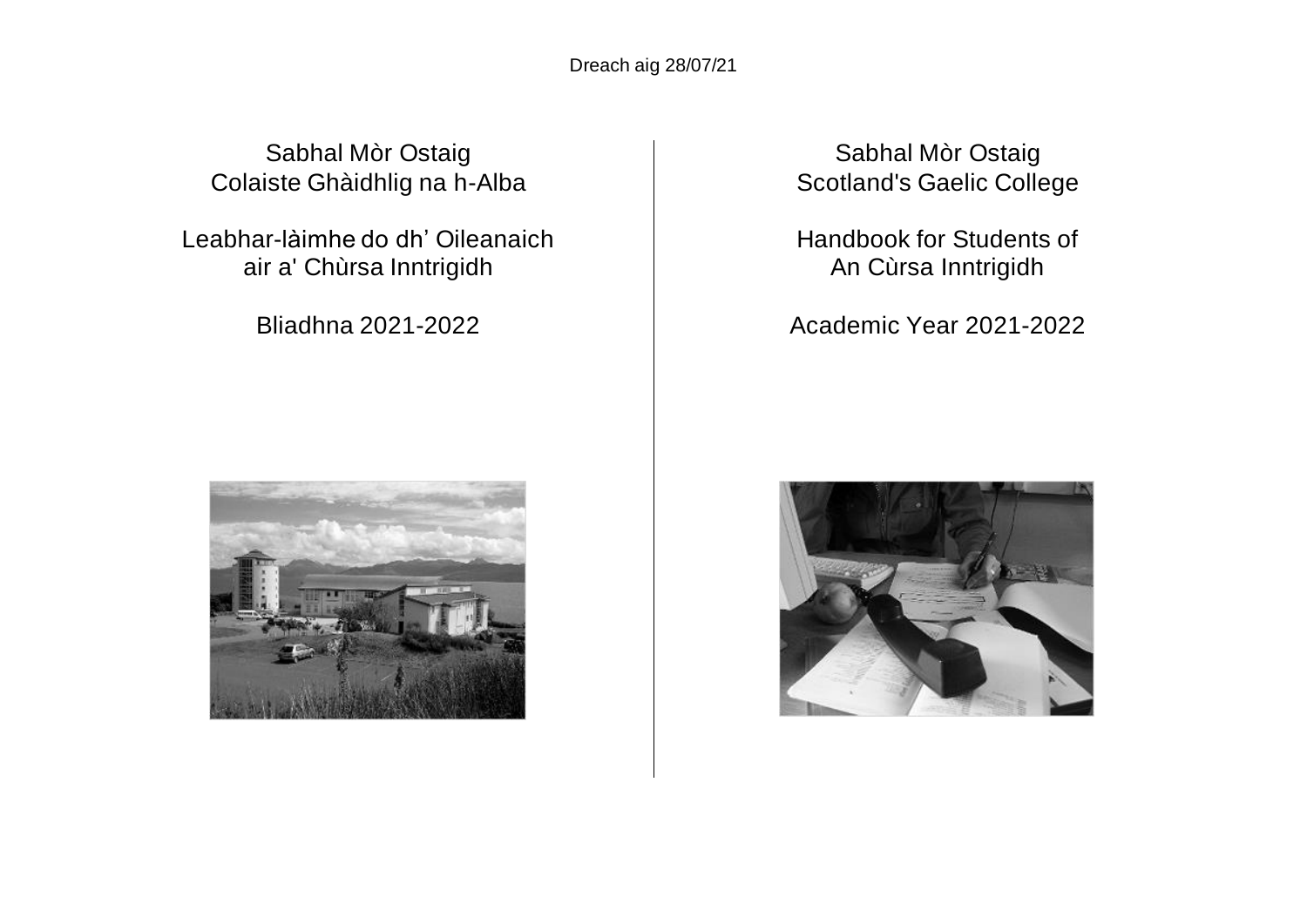## Aig 31/07/20

| 3.    | CLÀR-FIOSRACHA IDH<br>Luchd-obrach na Colaiste agus a' Chùrsa Inntrigidh                        |
|-------|-------------------------------------------------------------------------------------------------|
| 4.    | Luchd-rianachd Chùrsaichean Air-Ioidhne                                                         |
| 5.    | Fàilte dhan Chùrsa Inntrigidh agus gu Sabhal Mòr Ostaig<br>Foghlam air astar airson na Gàidhlig |
| 6.    | Stuth lonnsachaidh                                                                              |
| 7.    | Measaidhean                                                                                     |
| 8.    | Mus tòisich an Cùrsa                                                                            |
| 9.    | Co-labhairtean fòn                                                                              |
| 10.   | Seachdain 0<br>Seachdain Ullachaidh<br>Sgoiltean Ceann-seachdain                                |
| 11.   | Leabharlann SMO<br>Taic bho luchd-oide<br>Taic bhon luchd-rianachd<br>Tha e an urra riut fhèin  |
| 12.   | Seirbheisean Oileanach                                                                          |
| 12-13 | A' tilleadh air ais agus pàigheadh air ais                                                      |
| 14.   | Poileasaidhean na Colaiste<br>Co-ionnanachd<br>Gàidhlig<br>Giùlan                               |
| 15.   | Poileasaidh Gearain<br>Oileanaich air a bheil Ciorram                                           |

# CONTENTS<br>3. Staff

- Staff of the College and An Cùrsa Inntrigidh
- 4. Administrative staff Online Courses
- 5. Welcome to An Cùrsa Inntrigidh and to Sabhal Mòr Ostaig Distance Learning and Gaelic
- 6. Learning Materials
- 7. Assessments
- 8. Before the Course begins
- 9. Tutorials
- 10. Online Induction Week Preparation Week Weekend Schools
- 11. SMO Library Support from tutors Support from administrative staff You are responsible for......
- 12. Student Services
- 12.-13 Rejoin and Refund Policies
- 14. College Policies Equal Opportunities Gaelic Conduct
- 15. Grievance Procedure Students with Disabilities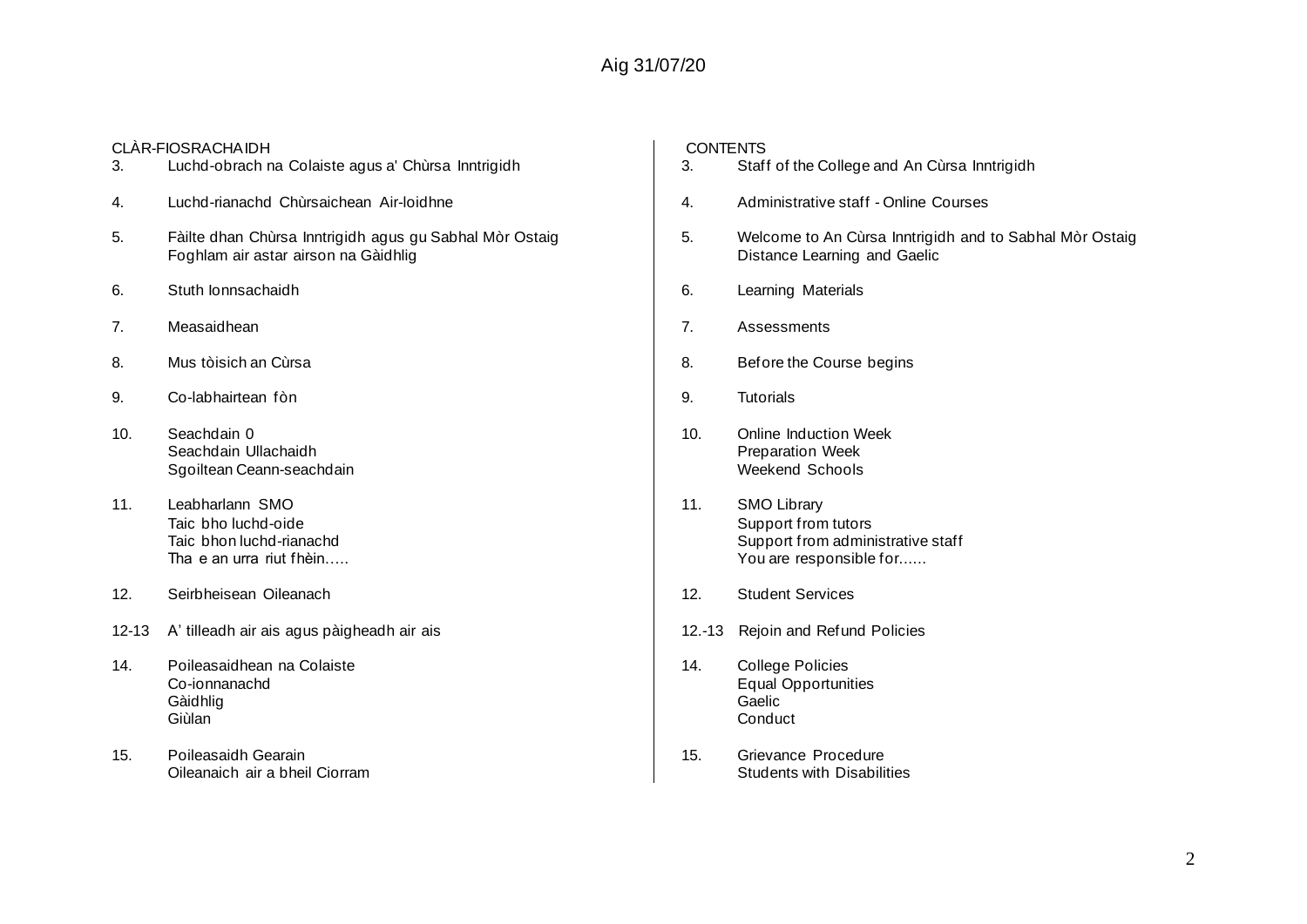## Aig 31/07/20

## **Luchd-Obrach na Colaiste agus a' Chùrsa Inntrigidh Staff of the College and An Cùrsa Inntrigidh**

| Prionnsabal na Colaiste<br>College Principal                                                        | Gillian Rothach                                                                                                                                             |  |
|-----------------------------------------------------------------------------------------------------|-------------------------------------------------------------------------------------------------------------------------------------------------------------|--|
| Iar-phrionnsabal na Colaiste agus Stiùiriche an Fhoghlaim<br>Vice-principal and Director of Studies | Marsaili NicLeòid                                                                                                                                           |  |
| Neach-comhairle a' Chùrsa Inntrigidh<br>Course Adviser                                              | Mark Wringe                                                                                                                                                 |  |
| Ard-rianaire Foghlaim air Astar<br>Senior Administrator for Distance Learning                       | Liz NicIlleathainn                                                                                                                                          |  |
| Neach-clèireachd Cùrsaichean FFB<br><b>Clerical Assistant for LLL</b>                               |                                                                                                                                                             |  |
| Sgrìobhadairean a' Chùrsa Inntrigidh<br>Writers of An Cùrsa Inntrigidh                              | Iain Mac an Tàilleir<br>Murchadh MacLeòid                                                                                                                   |  |
| Co-òrdanaiche Seirbhisean Oileanach<br><b>Student Services Co-ordinator</b>                         | Eilidh NicPhaidean                                                                                                                                          |  |
| Luchd-oide a' Chùrsa Inntrigidh/Tutors of An Cùrsa Inntrigidh                                       | Murchadh MacLeòid, Muireall Urchadan, Gilleasbuig<br>Feargasdan, Sìleas NicLeòid, Jo NicDhòmhnaill, Seu<br>Cropped Despoid Algers, Lou Dupler, Aliga Meader |  |

Feargasdan, Sìleas NicLeòid, Jo NicDhòmhnaill, Seumas Grannd, Raonaid Alcorn, Joy Dunlop, Alice Meaden, Isabelle Flower, Coinneach MacFhraing, Friseal MacRaibeirt, Rhona NicDhùghnaill is Lisa NicDhòmhnaill.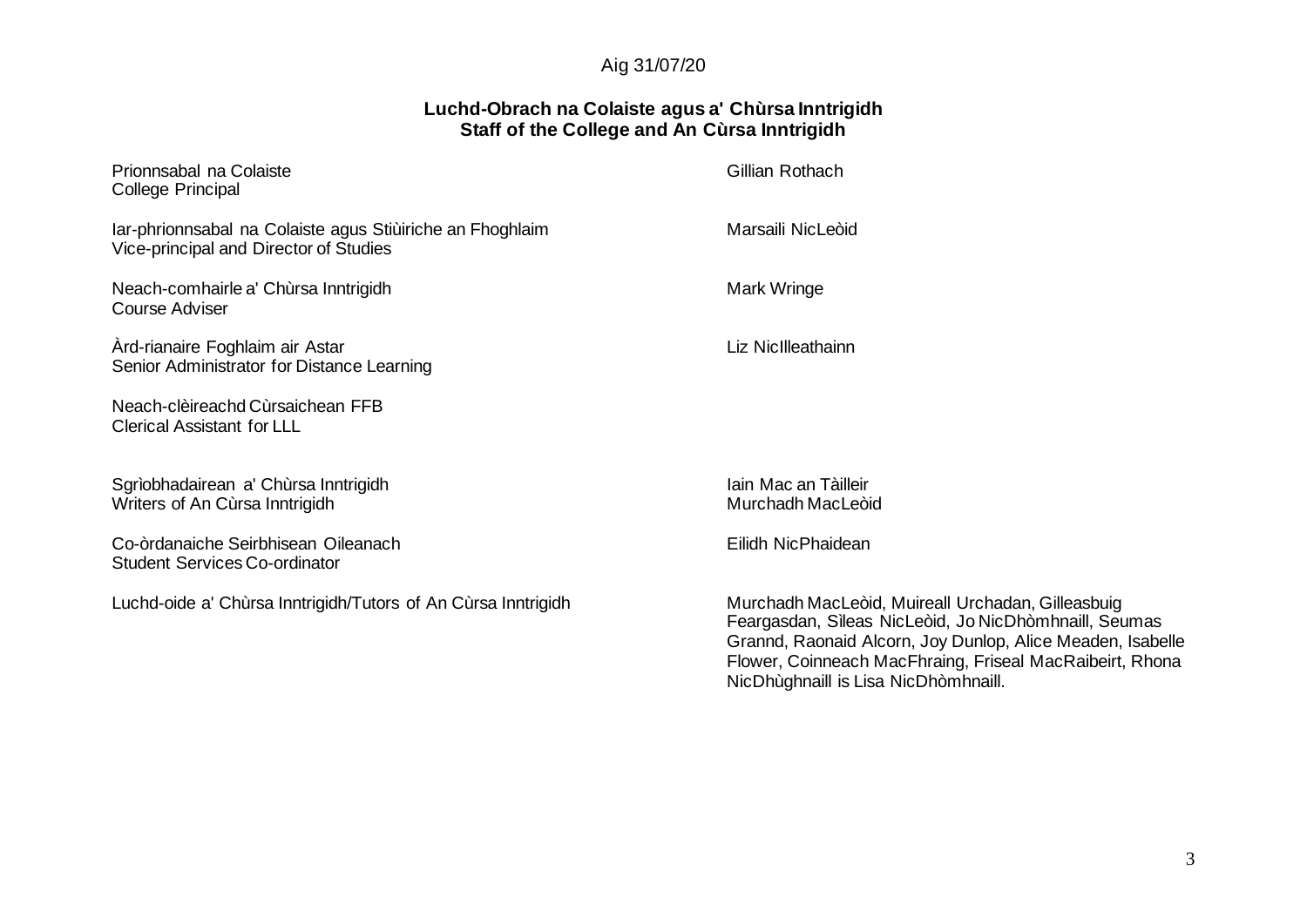Aig 31/07/20

**Sgioba Rianachd Cùrsaichean Air-loidhne Online Courses Administrative Team**

> **Liz NicIlleathainn [cin.smo@uhi.ac.uk](mailto:cin.smo@uhi.ac.uk) +44 (0) 1471 888 449/450**

**Cuimhnich nach eil thu nad aonar. Tha luchd-rianachd agus luchd-oide ann airson do chuideachadh. Remember you are not alone. Administrative staff and tutors are there to help you.**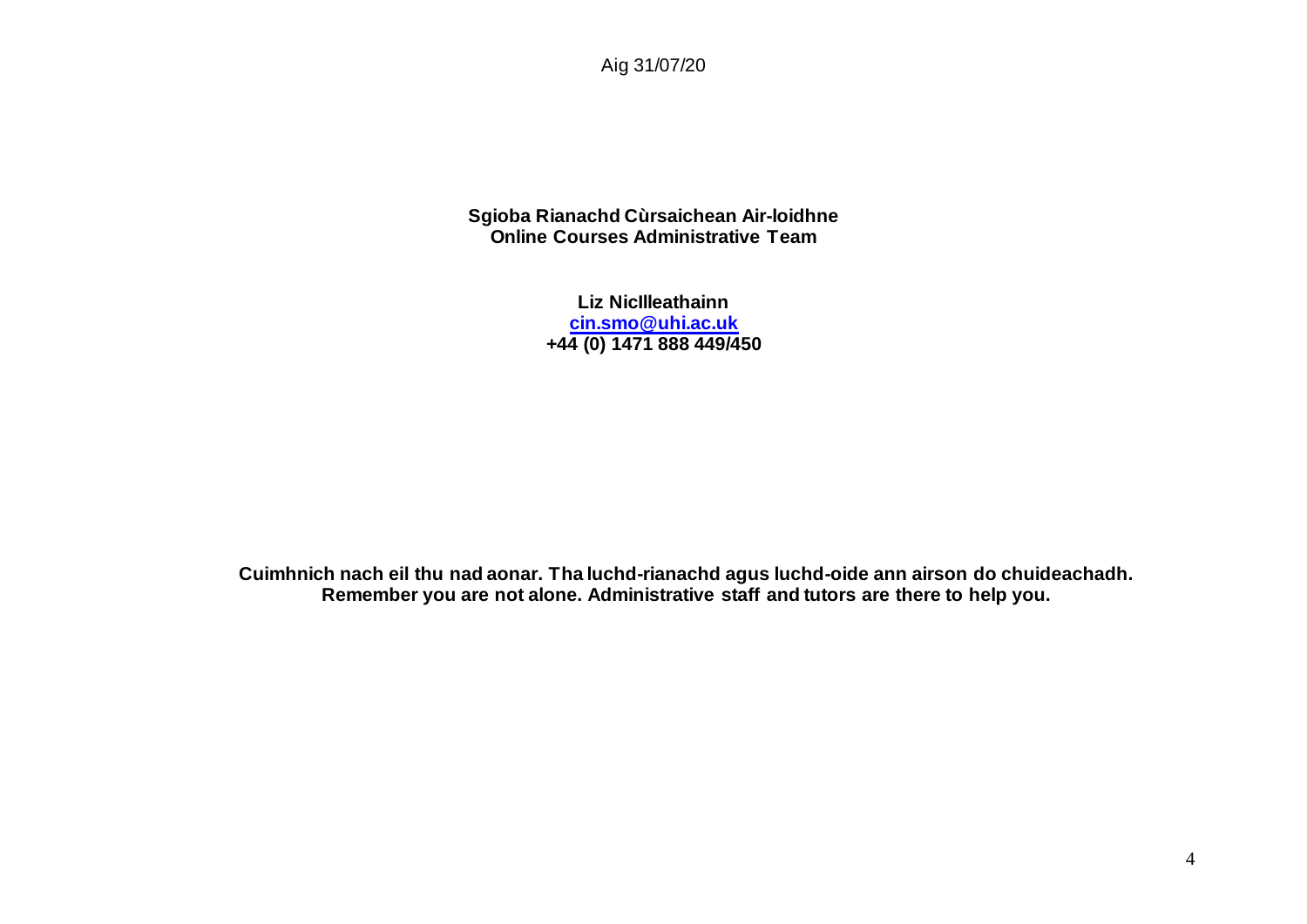## **Fàilte dhan Chùrsa Inntrigidh agus gu Sabhal Mòr Ostaig**

Tha Sabhal Mòr Ostaig (SMO) na phàirtiche de dh' Oilthigh na Gaidhealtachd agus nan Eilean. Tha fiosrachadh riatanach an lùib an leabhar-làimhe seo a bheir dhut stiùireadh feumail fhad 's a bhios tu nad oileanach air astar aig SMO. Feuch gun leugh thu gu faiceallach e aig toiseach a' Chùrsa. Bheir an Sgioba Rianachd comhairle dhut ma bhios tu ag iarraidh barrachd mìneachaidh air cùisean. Bheir An Cùrsa Inntrigidh dhut cothrom Gàidhlig ionnsachadh ge b' e càite a bheil thu a' fuireach.

## **Foghlam air Astar airson na Gàidhlig**

Ged nach e dòigh fhurasta cuspair ionnsachadh a th' ann, tha e a' tighinn ris a' Ghàidhlig glè mhath. Tha luchd-ionnsachaidh a' daingneachadh cheanglaichean ris a' Ghàidhealtachd tro Shabhal Mòr Ostaig.

## **Comhairle a thaobh ionnsachaidh**

Cuir rian air do chuid tìde agus lorg àite sàmhach, cofhurtail. Thòir dhut fhèin co-dhiù aon uair a thìde a h-uile latha gus Gàidhlig ionnsachadh; 's fheàrr beagan a h-uile latha na cus aig a' mhionaid mu dheireadh. Iarr air an fheadhainn eile san teaghlach spèis agus taic a thoirt dhut.

## **Welcome to An Cùrsa Inntrigidh and to Sabhal Mòr Ostaig**

Sabhal Mòr Ostaig (SMO) is a partner of the University of the Highlands and Islands. This handbook contains essential information which will guide you through your period of study as a distance-learner at SMO. Please look at it carefully at the beginning of the Course. The Administrative Team will advise on any matters requiring further explanation. An Cùrsa Inntrigidh provides an opportunity to learn Gaelic no matter where you live.

## **Distance Learning and Gaelic**

Although not an easy way to learn a subject, it is very well suited to the learning of Gaelic. Learners forge links with Gaelic-speaking areas via the world's only Gaelic medium college, Sabhal Mòr Ostaig.

#### **Useful techniques**

Organise your time and find a quiet comfortable place to study. Give at least one hour every day to yourself and An Cùrsa Inntrigidh. It is better to work little and often than too much at the last minute. Ask others in the family to show respect and support for what you are doing.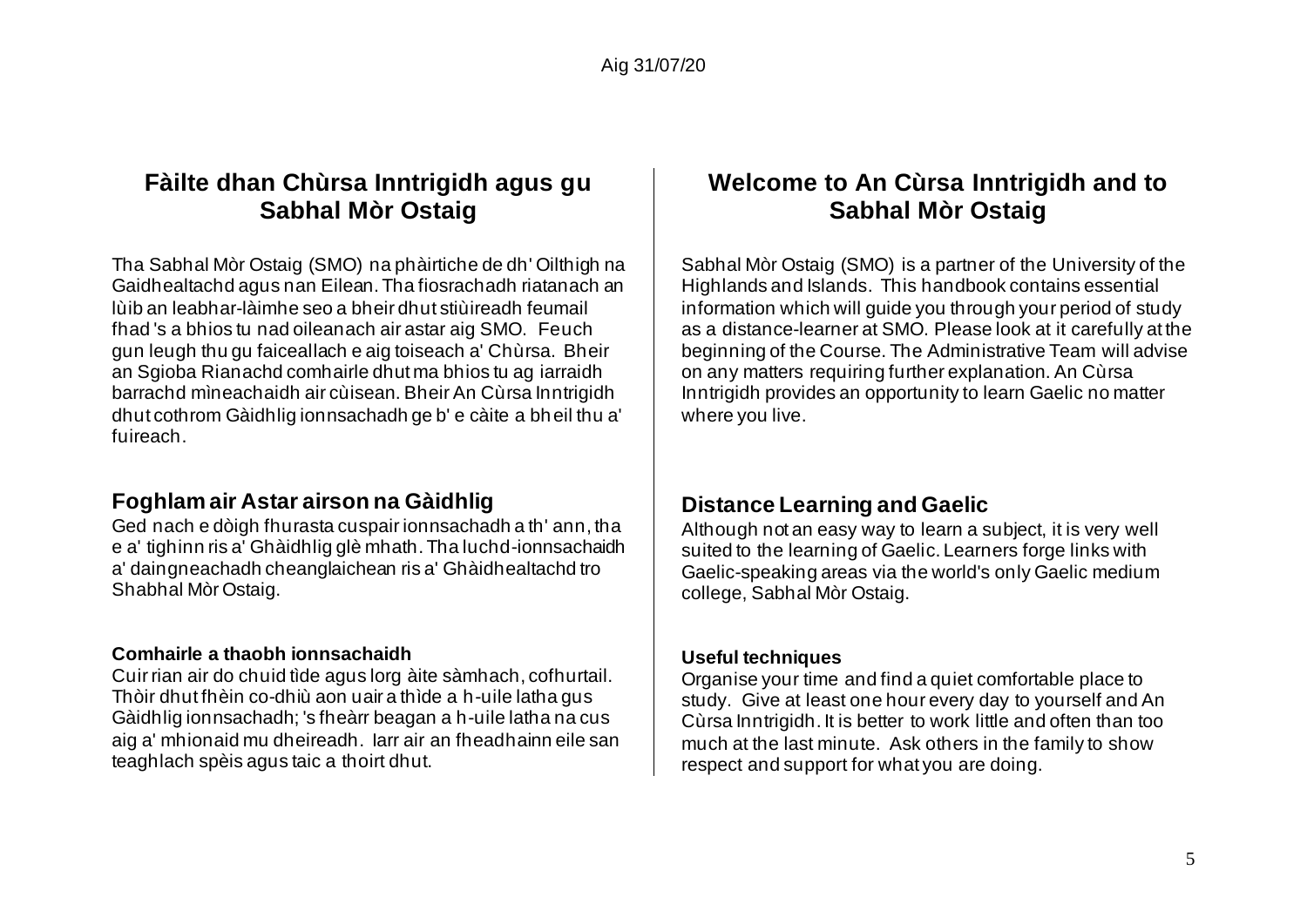#### **Stuth Ionnsachaidh Inbheach air a dhealbh a dh'aona ghnothach airson Foghlaim Air Astar**

Tha na leabhraichean-obrach ann am pdf furasta a chleachdadh. Feumaidh Adobe Acrobat Reader a bhith air a' choimpiutair agad. Mura h-eil 's urrainn dhut fhaotainn saor an-asgaidh. Gheibh oileanaich faclan-faire airson nan leabhraichean-obrach agus nam faidhleachan-fuaim aig toiseach gach aonad de dh'Earrainn. Chan fhaodar an toirt do chuideigin eile. 'S toil leis a' mhòr-chuid de na h-oileanaich na leabhraichean-obrach a chlò-bhualadh. Feumaidh clòbhualadair a bhith agad. Tha **na CDan** rim faighinn airson cosgais a bharrachd. Feumaidh tu measaidhean labhairt a chlàradh, mar faidhle MP3, air **prògram clàraidh fuaim** agus gheibh thu lethbhreac bhon làraich-lìn saor an asgaidh. Feumaidh fòn-cluaise le microfòn aonaichte a bhith agad cuideachd neo fòn airson nan co-labhairtean fòn. **Chan eil feum air stuth-ionnsachaidh eile.** 

#### **Stuth Ionnsachaidh a' Chùrsa**

Tha dà aonad deug ann agus tha iad air an roinn nan trì Earrannan. Tha Earrann 1 a' dèiligeadh ri Aonadan 1-6; Earrann 2 Aonadan 7-9 is Earrann 3 ri Aonadan 10-12. Tha na CDan / faidhleachan fuaim nam pàirt riatanach dhen Chùrsa.

A bharrachd air leabhair-obrach tha liosta-fhaclan ann agus leabhar-obrach airson nan co-labhairtean fòn.

#### **Quality Learning Materials designed specifically for Distance learners**

Enjoy the convenience of **workbooks** in pdf (Portable Document Format). You need **Adobe Acrobat Reader** to access the workbooks. If you don't already have it on your computer, you can download it free. **Passwords** for access to workbooks and sound files are given to students at the beginning of each unit of an Earrann. These passwords must not be given to anyone else. Most students like to print out their workbooks, therefore a **printer** is necessary. **CDs** will be supplied on request at the beginning of each Earrann for an additional cost. To complete the oral part of assignments you will need to record your voice to MP3 file using a **sound recording program** such as Audacity, which can be downloaded free from the internet. You will also need headphones with an integrated microphone or a phone for access to the tutorials. **No other learning materials are required.**

#### **Course materials**

The course consists of twelve units and is divided into three Earrannan. Earrann 1 covers units 1 to 6; Earrann 2 units 7-9 and Earrann 3 units 10-12. The CDs/sound files are an essential part of the course.

Aswell as each workbook there is a word list and tutorial workbook to support and structure the tutorials.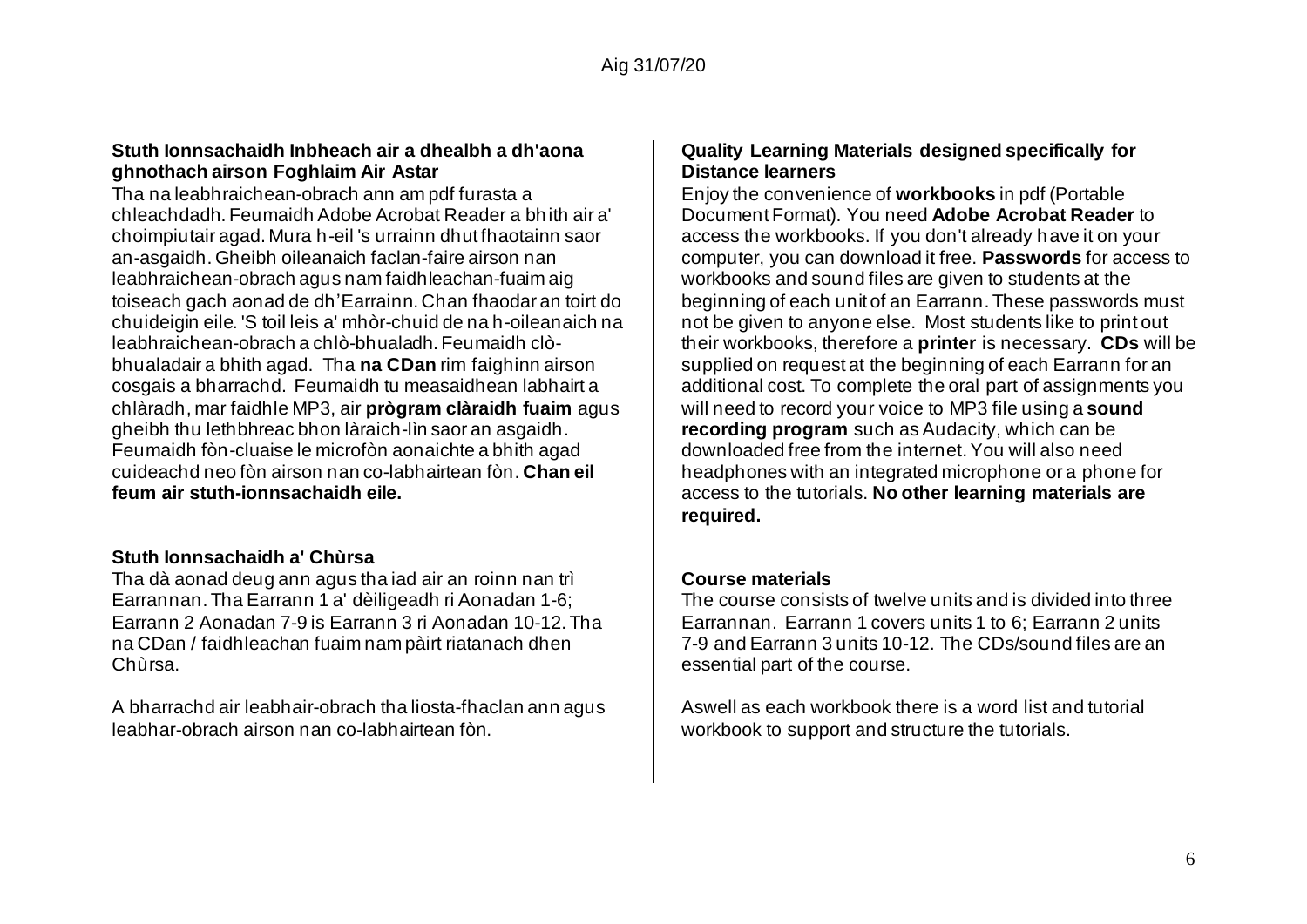Tha **Stuth a bharrachd** ri fhaotainn bhon **Àrainneachd Ionnsachaidh Air-loidhne (AIA)**. Tha seo a' gabhail a-staigh clàr-innse, plana-obrach agus gràmar a bharrachd, le eacarsaichean agus freagairtean gus deuchainn a dhèanamh ort fhèin. 'S urrainn dhut còmhradh ris na h-oileanaich eile le a bhith a' cleachdadh **a' Bhùird-Chòmhraidh.** Bidh ceumannan airson an AIA air a chur thugad ro **Sheachdain Inntrigidh** (Seachdain Inntrigidh Air-loidhne)

#### **Measaidhean**

Gheibh thu measadh sgrìobhte air an latha mu dheireadh den Earrann. Tha gach measadh a toirt a-steach measadh sgrìobhte a dh'fheumas tu a choileanadh agus a chur dhan neach-oide agad le post-dealan agus eacarsaichean labhairt a tha thu fhèin no an oide agad a clàradh. Tha 50% de na comharraidhean ann airson a' phàipear sgrìobhte agus 50% airson nan eacarsaichean labhairt. Cùm sùil air a' chlàr-ama gus a bhith cinnteach cuin am faigh thu na measaidhean.

Tha agad ri 50% fhaighinn airson gach measaidh airson a bhith soirbheachail. Mur eil thu soirbheachail, bidh dà chothrom eile agad am measadh a dhèanamh. Dh' fhaodadh tu cumail a' dol leis an ath Earrainn ach feumaidh tu a bhith soirbheachail leis a' chiad mheasadh mus dèan thu an ath fhear.

Tha deich làithean aig na h-oileanaich airson am measadh aca a chur dhan luchd-oide aca. Ma tha measadh air a chur asteach fadalach dhan neach-oide gun chead ro làimh, bidh comharraidhean de 2% air an toirt dheth airson a h-uile latha

**Supplemental Material** is available from the **Online Learning Environment (OLE)**. This includes an Index, Workplan and Supplemental Grammar with exercises and answers so that you can test yourself. You can keep in touch with other students by using the **Discussion Board**. Instructions on accessing the OLE will be sent to you prior to **Seachdain Inntrigidh** (Online Induction Week).

## **Assessments**

A written assessment will be issued to you by e-mail on the last day of each Earrann. Each assessment will consist of a written paper which you complete and send to your tutor by email and oral exercises which you or your tutor records. 50% of the marks are allocated to the written paper and 50% to the oral exercises. Consult your timetable to make sure when assessments are due to be issued.

The pass mark for the end of Earrann assessments is 50% and students have two opportunities to re-sit each assessment. If you fail an end of Earrann assessment you can continue with the next Earrann but must successfully pass the re-sit before sitting the next end of Earrann assessment.

Students have 10 days from issue of the assessment paper by the College to submit their completed assessment to their allocated tutor. Assessments which are submitted late without prior permission will be penalised. For each day past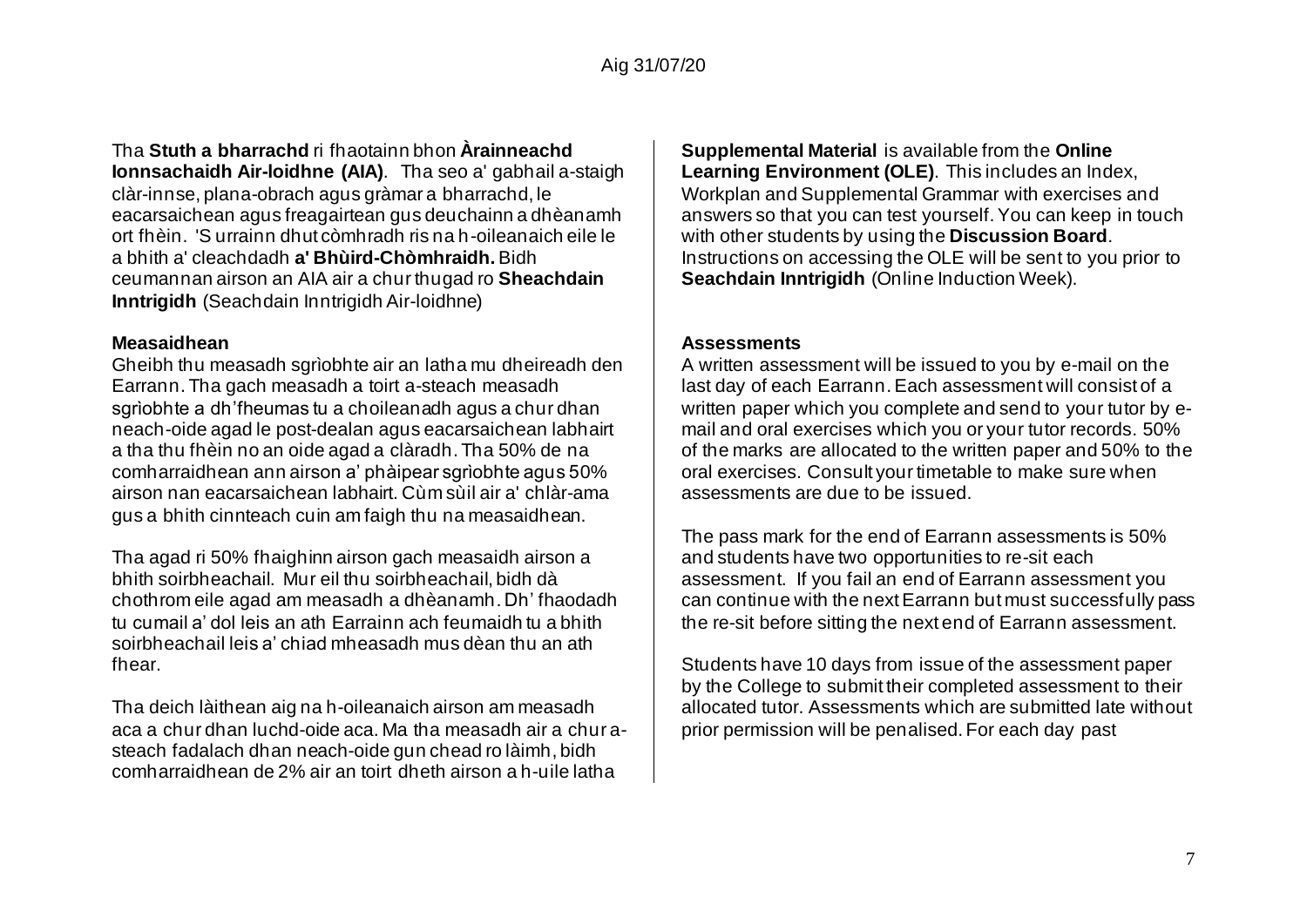a tha e fadalach, a' toirt a-steach Disathairne is Latha na Sàbaid, suas gu seachd làithean (14%). An dèidh sin, gheibh na h-oileanaich comharradh de 0%. Gu àbhaisteach chan fhaigh thu cothrom eile am measadh a dhèanamh gun a bhith a' dèanamh an Earrainn a-rithist. Mar sin, tha e riatanach gun cur oileanaich fios dhan neach-oide aca no dhan Sgioba Rianachd cho luath as urrainn dhaibh ma tha dad a' nochdadh a chuireadh buaidh air a' chomas agad measadh a dhèanamh.

Feumaidh oileanaich dèanamh cinnteach gur e am measadh aca fhèin a chuireas iad a-steach. Thèid iarraidh air oileanach measadh eile a dhèanamh ma nochdas e gun d' fhuair iad taic ann am measadh

**Feumaidh oileanaich a' frithealadh nan co-labhairtean fòn airson 60% den ùine co-dhiù airson gach Earrainn ma tha iad airson teisteanas fhaighinn.**

#### **Cuin a gheibh mi mo mheasadh air ais?**

Bu chòir dha luchd-rianachd a' Chùrsa Inntrigidh na toraidhean agad a chur thugad taobh a-staigh ceithir seachdainean bhon latha mu dheireadh airson na measaidhean a chur a-steach. Mura tachair seo, bruidhinn ris an luchd-rianachd.

## **Mus tòisich an Cùrsa**:

#### **Thèid iarraidh ort**:

- foirm clàraidh SMO a choileanadh
- cìsean an Earrainn a phàigheadh
- uair fhreagarrach airson na co-labhairt fòn

the due date, including Saturdays and Sundays, 2% of the available marks will be deducted, up to a maximum of seven days (14%). After seven days a mark of Fail=0 will be recorded. A re-sit will not normally be permitted unless the student undertakes the Earrann again. It is therefore essential that you speak to your tutor or a member of the Administrative Team if anything arises which is likely to affect your ability to submit an assessment in time.

Students must ensure that the assessments they complete are entirely their own work. Students will be required to sit another assessment if they are found to have received assistance in the completion of assessments

## **Students are also required to attend a minimum of 60% of the tutorials for each Earrann in order to get a certificate.**

## **When will my assessments be returned to me?**

The administrative team should be able to inform you of your results within four weeks of the final date for submission of the assessments. If this does not happen, please contact the administrative staff.

## **Before the course begins**: **You will be asked to**:

- complete SMO's registration form
- pay the fees for the Earrann
- agree a suitable time for your weekly tutorial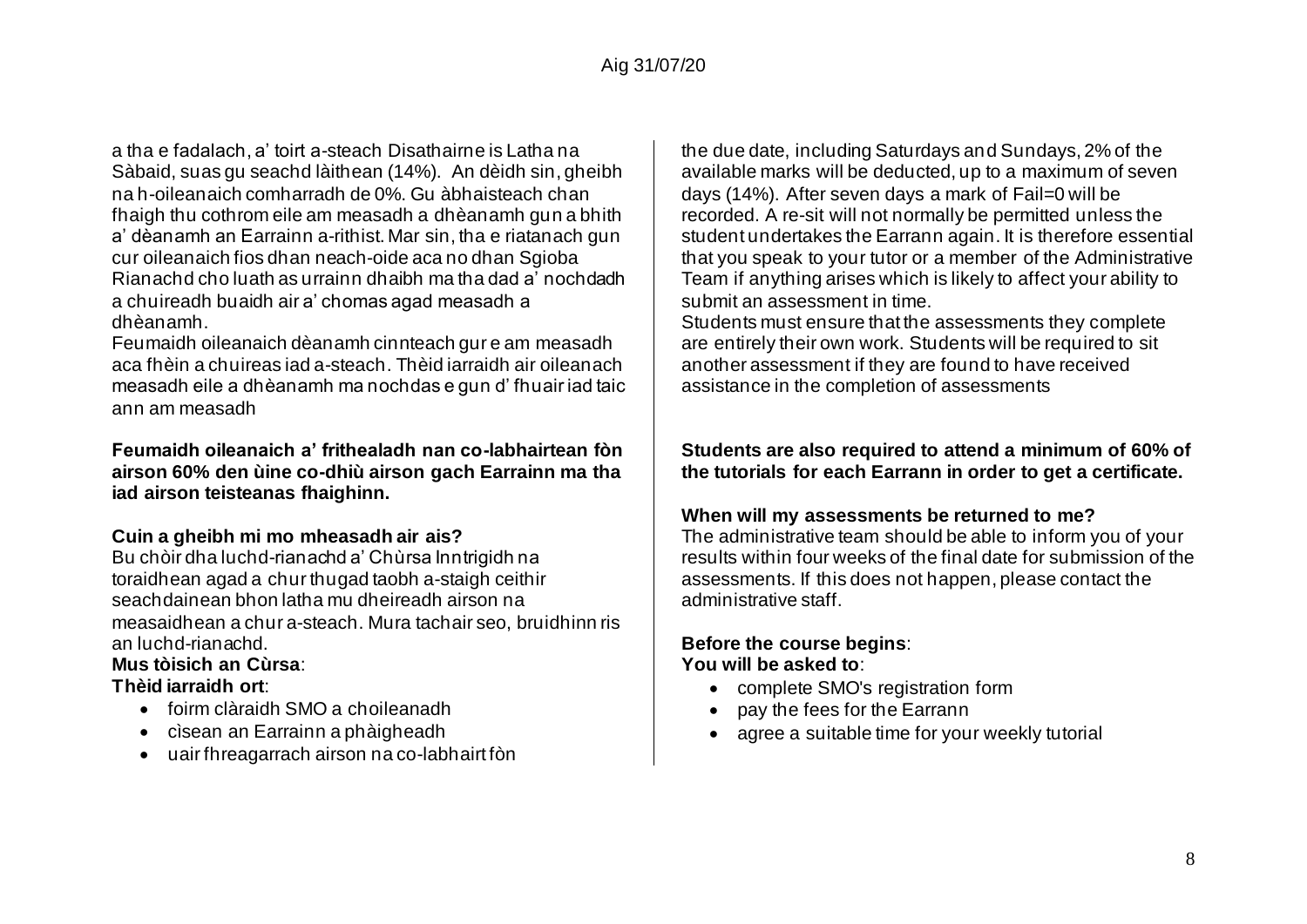#### **Gheibh thu**:

- dà lethbhreac de Chùmnant-Seirbheis. Feumaidh tu d' ainm a chur ri aon lethbhreac agus a chur air ais. thugainn, agus lethbhreac eile a chumail agad fhèin
- facal-faire gus na leabhraichean-obrach/faidhleachanfuaim fhaotainn.
- CDan na h-Earrainn ma bhios tu gan iarraidh
- Fiosrachadh mu dheidhinn Seachdain Inntrigidh (Seachdain Inntrigidh Air-Loidhne).

## **Ann an Seachdain Inntrigidh gheibh thu:**

- uair na co-labhairt fòn agad (aig an aon uair a h-uile seachdain).
- ainm agus seòladh post-d an neach-oide agad.

## **Co-labhairtean fòn**

Bidh thu còmhla ri oileanaich eile agus ri do neach-oide aig àm cunbhalach a fhreagras ort. Thathar an dùil gu dèan thu ullachadh ro gach co-labhairt fòn a cleachdadh leabhar clasfòn. Mairidh i mu 45 mionaidean. Tha e cudromach gum bi thu deiseil gus an tìde a chleachdadh gu dòigheil, gus nach fhuiling càch riasladh. **Na cleachd fònaichean-làimhe mura a bheil thu cinnteach gum bi an loidhne soilleir no ma tha e a' dol a chur dragh air a' chlas.**

## **You will receive**:

- two copies of a Service Level Agreement. Sign and return one copy to us and keep the other for your reference.
- password and instructions to download the workbooks/sound files.
- CDs for the Earrann if you have requested them.
- Information about Seachdain Inntrigidh (Online Induction Week

## **During Seachdain Inntrigidh you will receive**:

- confirmation of the time for your tutorial (same time each week).
- Name and e-mail address of your tutor.

## **Tutorials**

You will be with several other students and your tutor at a regular time each week chosen to suit you. You are expected to prepare in advance of each tutorial using the tutorial workbook. The tutorial will last approx. 45 minutes. It is important that you are prepared and prompt in order to make most use of the time available, and to save disrupting other students. **Please do not use mobile phones unless you can be sure that the line is clear and that it will not cause disruption to the class.**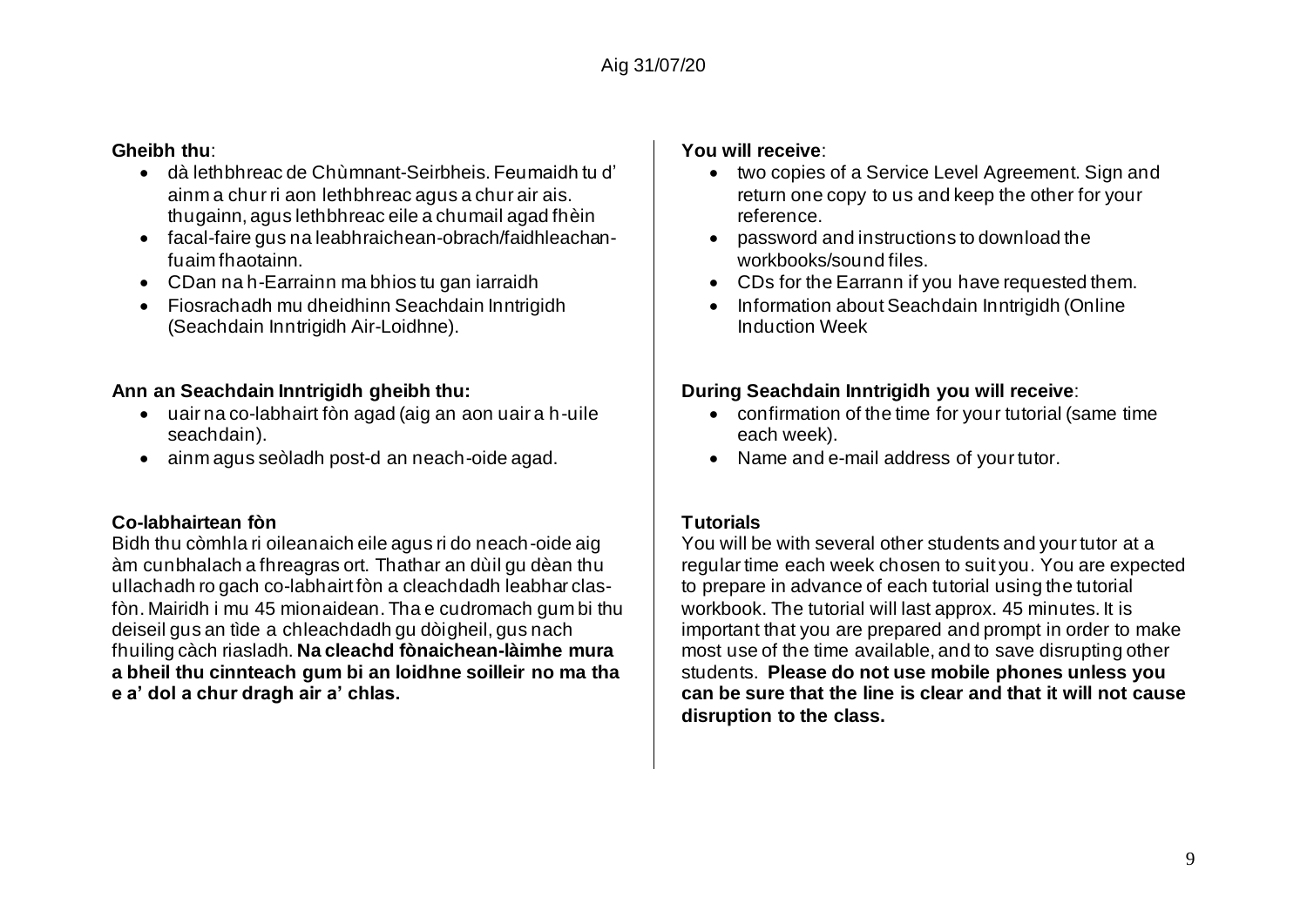#### **Seachdain Inntrigidh**

Bheir Seachdain Inntrigidh dhut an cothrom dèanamh cinnteach gu bheil thu eòlach air na rudan prataigeach dhen chùrsa. A bharrachd, bidh thu comasach lìonra a dhèanamh leis na h-oileanaich eile.

#### **Seachdain Ullachaidh**

Tachraidh Seachdain Ullachaidh an t-seachdain an dèidh Seachdain Inntrigidh agus bheir i an cothrom dhut eòlas fhaighinn air stuthan a' chùrsa, air an neach-oide agad agus coinneachadh ris na h-oileanaich eile air co-labhairt fòn mus tòisich obair a' chùrsa.

Gheibh thu barrachd fiosrachaidh air Seachdain Inntrigidh is Seachdain Ullachaidh an dèidh dhut clàradh air a' chùrsa.

#### **Sgoiltean Ceann-seachdain**

Thèid aon sgoil cheann-seachdain a chumail aig SMO airson Earrainnean 2 agus 3, far a bheil barrachd no 5 oileanach an làthair. Ged nach eil agad ri frithealadh, 's e deagh chothrom a th' ann tìde a chur seachad ann an àrainneachd Ghàidhlig còmhla ri oileanaich eile aig an aon ìre riut fhèin. Mar is trice, gheibh thu àite-fuirich ann an SMO.

Bidh agad ri pàigheadh airson àite-fuirich is bidhe.

Gheibh thu fiosrachadh nas mionaidiche mu na sgoiltean cheann-seachdain nuair a tha an cùrsa air tòiseachadh

#### **Seachdain Inntrigidh**

This Online Induction Week will give you the opportunity to ensure that you are familiar with practical aspects of the course. It will also enable you to network with other students.

## **Seachdain Ullachaidh (Preparation Week)**

Seachdain Ullachaidh will take place the week following Seachdain Inntrigidh and will give you the opportunity to familiarise yourself with the course materials and to meet with your tutor and the other students in your group by tele/video conference prior to starting the course work. You will receive more information about Seachdain Inntrigidh and Seachdain Ullachaidh after registering for the course.

#### **Weekend schools**

One weekend school will take place at SMO for Earrann 2 and 3 where feasible i.e. where more than 5 students are attending. Although your attendance is not mandatory, it is a good idea to come if you can. They present a good opportunity to spend some time in a Gaelic environment along with other students at the same level as yourself. On-campus accommodation is usually available at SMO.

Students will be required to pay for meals and accommodation for the weekend schools.

More detailed information about the weekend schools will be supplied once the course starts.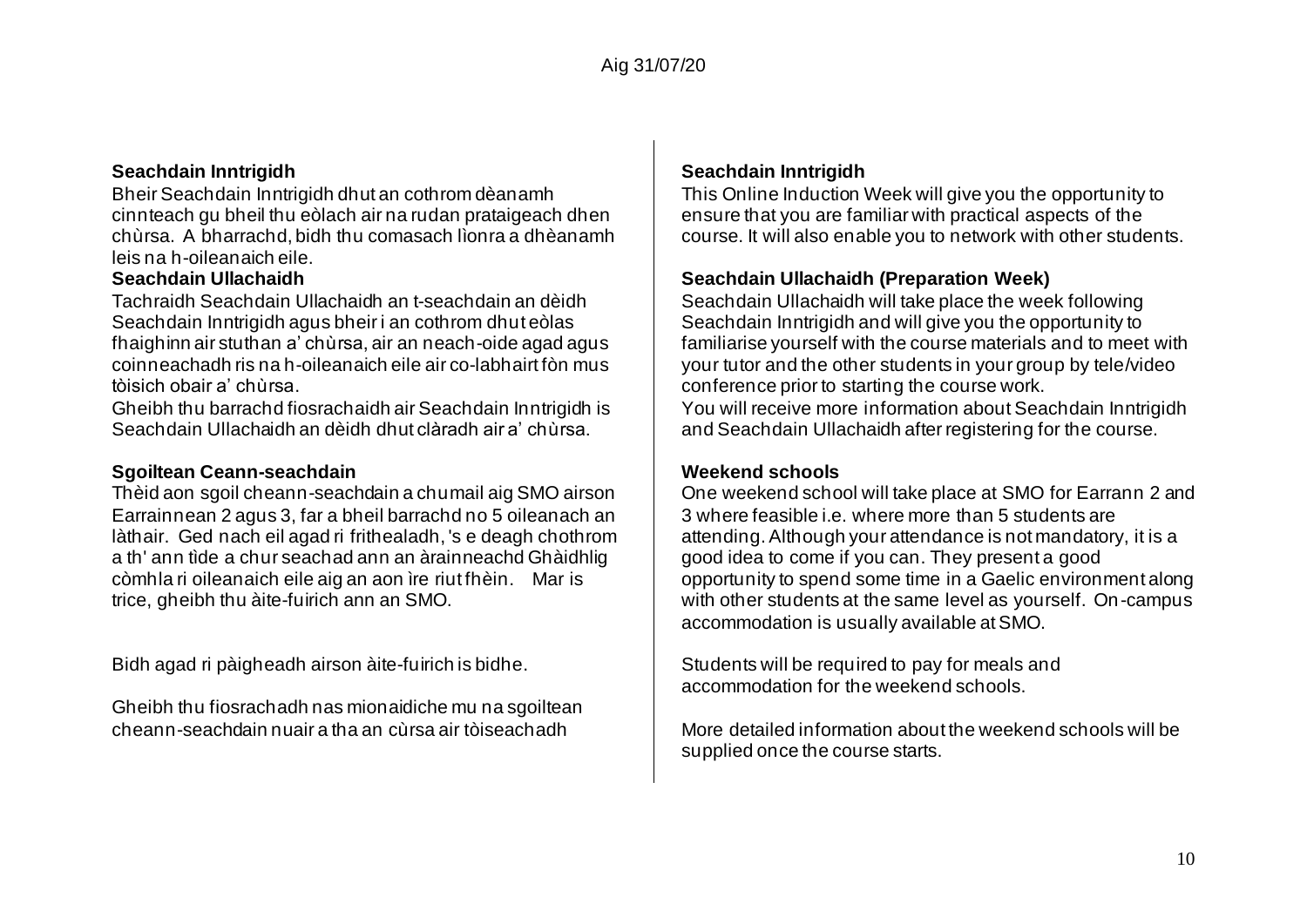**Leabharlann SMO** Tha cruinneachadh ioma-mheadhan ann a tha a' toirt taic do chùrsaichean na Colaiste. Faodaidh tu na goireasan seo a chleachdadh 's tu mar oileanach aig sgoil cheann sheachdain. Gu mì-fhortanach chan fhaod thu stuthan a thoirt a-mach air iasad.

## **Bidh an neach-oide fòn**:

- a' stiùireadh na co-labhairt fòn
- a' ceartachadh nam measaidhean agad
- a' freagairt nan ceistean agad mu ghràmar agus fuaimneachadh sa Chùrsa
- a' toirt taic dhut tron Chùrsa

## **Tha luchd-rianachd ann gus do chuideachadh le**:

- clàradh agus pàigheadh chìsean
- cur air bhonn nan co-labhairtean fòn
- cur air bhonn sgoiltean ceann-seachdain
- clàradh seòlaidhean ùra puist no puist-d
- comhairle ma bhios duilgheadasan agad na leabhraichean-obrach agus na faidhleachan-fuaim fhaotainn air a' choimpiutair

## **Tha e an urra riut fhèin**:

- a' gabhail pàirt an ann Seachdain Inntrigidh is Seachdain Ullachaidh
- innse dhan neach-oide agad ma bhios duilgheadasan ann le obair a' Chùrsa

**SMO's Library** houses a multi-media collection which supports the College's courses. You may consult these resources as a student attending a weekend school. Unfortunately borrowing is not permitted.

## **Your tutor will**:

- lead your tutorial
- mark your assessments
- answer your questions relating to Course grammar and pronunciation
- give you support during the Course

## **Administrative staff will support you by**:

- registering you and handling fees
- organising tutorials
- organising weekend schools
- recording changes of contact details
- offering advice if you have problems downloading the workbooks or sound files

## **You are responsible for**:

- participating fully in Seachdain Inntrigidh and Seachdain Ullachaidh
- informing your tutor if you are having problems with your course work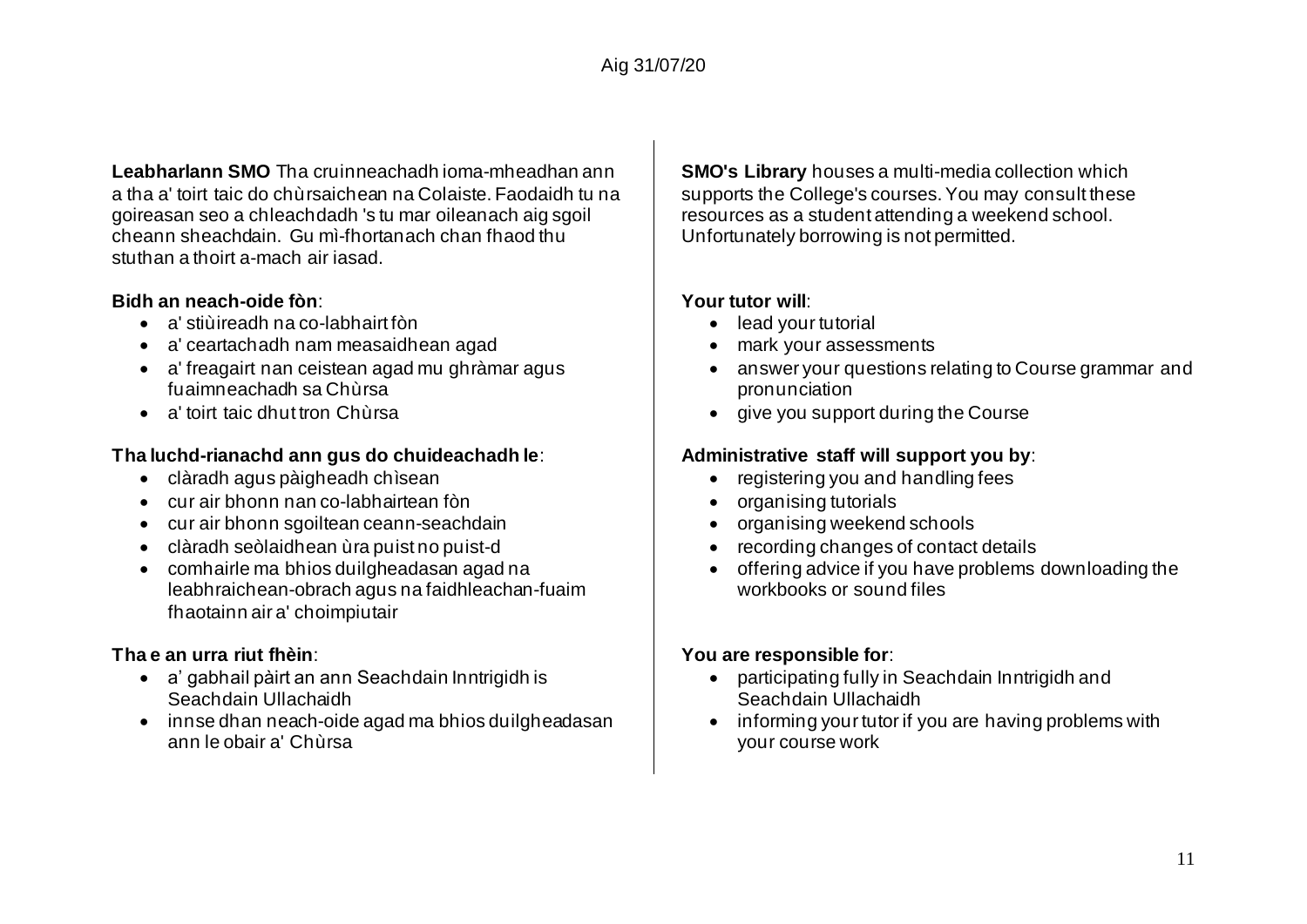- innse do SMO ma dh'atharraicheas do sheòladh, àireamh fòn no post-d m.s.a.a.
- innse dhan neach-oide agad agus SMO ma bhios tu tinn agus nach urrainn dhut co-labhairtean fòn a fhrithealadh
- fònadh a h-uile seachdain airson do cho-labhairt fòn
- dèiligeadh gu luath ri conaltradh bho SMO
- na measaidhean agad a chur a-steach an àm

## **Seirbheisean Taic nan Oileanach**

Faodaidh oileanach bruidhinn ris an neach-oide a thaobh chùisean ceangailte ris a' Ghàidhlig. Ma bhios duilgheadasan aig oileanaich a tha a' toirt buaidh air frithealadh nan colabhairtean fòn no air cur a-steach nam measaidhean aca, bu chòir dhaibh bruidhinn ri Àrd-rianaire Foghlaim air astar. Nì sinn ar dìcheall stiùireadh agus comhairle a thoirt seachad, gu h-àraidh ma bhios duilgheadasan inntinn no bodhaig aig an oileanach.

## **A' Tilleadh Air Ais agus Pàigheadh air ais**

Bidh Poileasaidhean Tilleadh air Ais agus Pàigheadh air Ais freagarrach airson nan oileanach sin a tha air sealltainn gu bheil iad airson an cùrsa fhàgail. Feumar fiosrachadh a thoirt dhan luchd-obrach rianachd aig FFB ann an sgrìobhadh, le post-d neo litir.

## **Poileasaidh Tilleadh Air Ais**

- informing your tutor and SMO if you are ill or unable to attend tutorials
- calling in each week for your tutorial
- responding promptly to communication from SMO
- handing in your assessments on time

## **Student Support Services**

A student can contact their tutor about matters of an academic nature. If students have difficulties which affect attendance of tutorials or the return of their assessments, they should speak to the Senior Administrator. We will do our best to offer guidance and advice, especially where the student has physical or mental health difficulties.

## **Rejoin and Refund Policies**

Rejoin and refund policies will apply to those students who have indicated their decision to withdraw from the course. Administrative staff must be contacted in writing, by e-mail or letter.

**Rejoin Policy**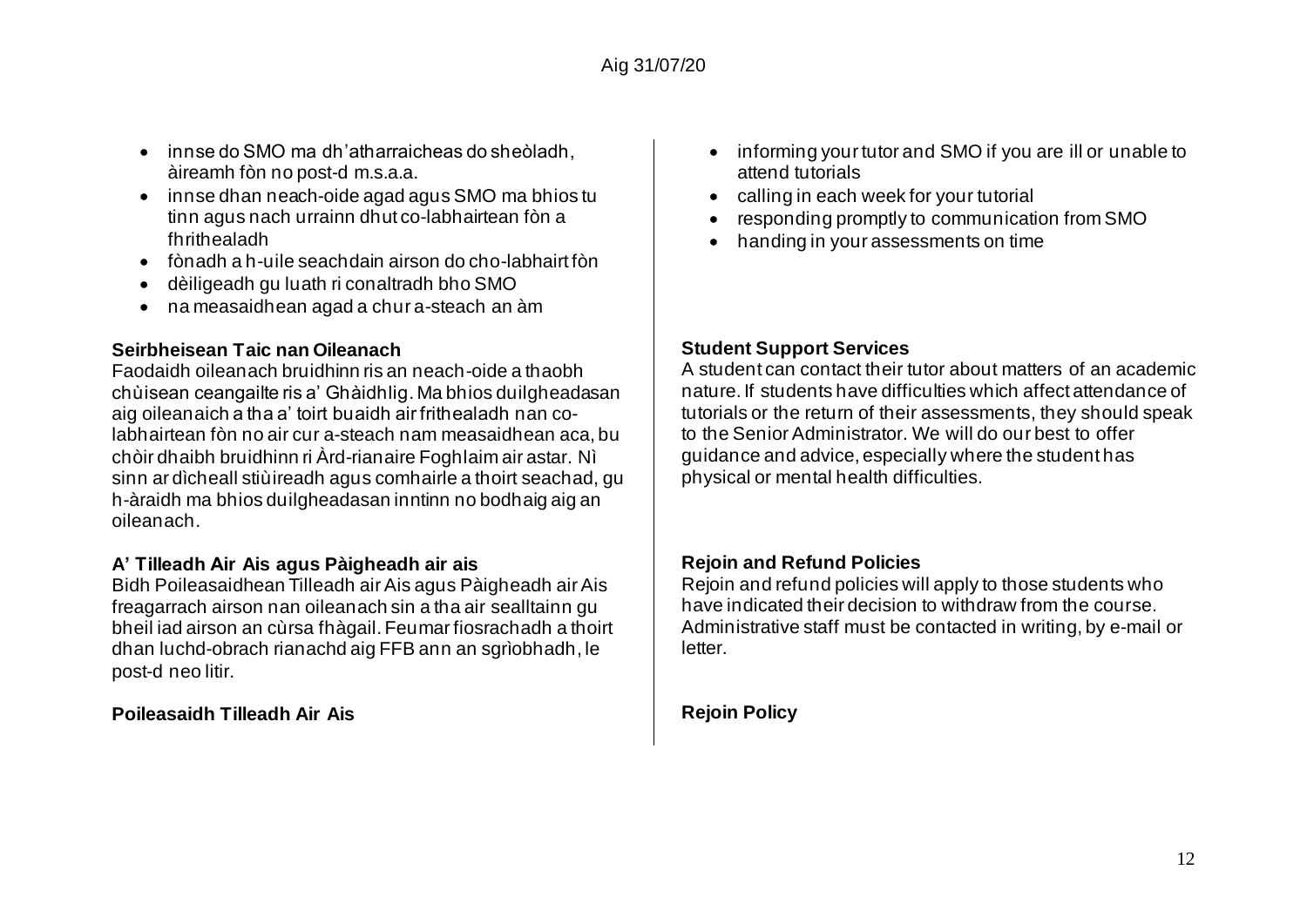- Faodaidh oileanaich tilleadh dhan Chùrsa, dhan **Aonad** a dh'fhàg iad, ma phàigheas iad £50
- Ma tha oileanach ag iarraidh Earrann a dhèanamh arithist feumaidh iad cosgais slàn an Earrainn a phàigheadh

## **Pàigheadh Air Ais**

Thèid airgead a thoirt air ais a rèir nan suidheachaidhean a leanas:

• Ro thoiseach a' chùrsa, 's e sin ron chiad cho-labhairt fòn

1. Gheibh oileanaich na cìsean air fad air ais

2. Thèid an t-airgead a chur gu ceann-là tòiseachaidh eile

- An dèidh toiseach a' chùrsa
	- 1. taobh a-staigh dà sheachdain ceann-là tòiseachaidh a' chùrsa gheibh oileanach £225 air ais ma phàigh iad £300/Earrann agus £278 air ais ma phàigh iad £370/Earrann
	- 2. taobh a-staigh sia seachdainean ceann-là tòiseachaidh a chùrsa (Bann Coitcheann) agus coig seachdainean (Bann Luath) gheibh oileanaich £135 air ais ma phàigh iad £300/Earrann agus £167 ma phàigh iad £370/Earrann

3. An dèidh sia seachdainean ceann-là tòiseachaidh

a' chùrsa (Bann Coitcheann) agus coig seachdainean (Bann Luath) chan fhaigh oileanaich airgead air ais

Nan tachradh e gu bheil cùisean ann a nì maothachadh air an t-suidheachadh, m.e. tinneas, thèid dèiligeadh ri gach iarrtas fa leth.

- Students may rejoin the course, at the **unit** where they left off for a rejoin fee of £50.
- If students wish to repeat an Earrann they must pay the full cost for that Earrann

## **Refund policy**

Refunds will be issued according to the following circumstances:

- $\bullet$  Before the start of the course i.e. before the first tutorial
	- 1. students will receive a full refund

 2. the money will be put towards another intake of the course

• After the course start date

1. within two weeks of the course start date a refund per Earrann of £225 will be issued to students who had paid £300 and £278 to students who had paid £370 2. within six weeks of the course start date (Standard Track) or five weeks (Accelerated Track) a refund of £135 will be issued to students who had paid £300 and £167 to those who had paid £370

3. after six weeks of the course start date (Standard Track) and five weeks (Accelerated Track) no refund will be given

In the event of mitigating circumstances, e.g. illness, refund requests will be dealt with on an individual basis.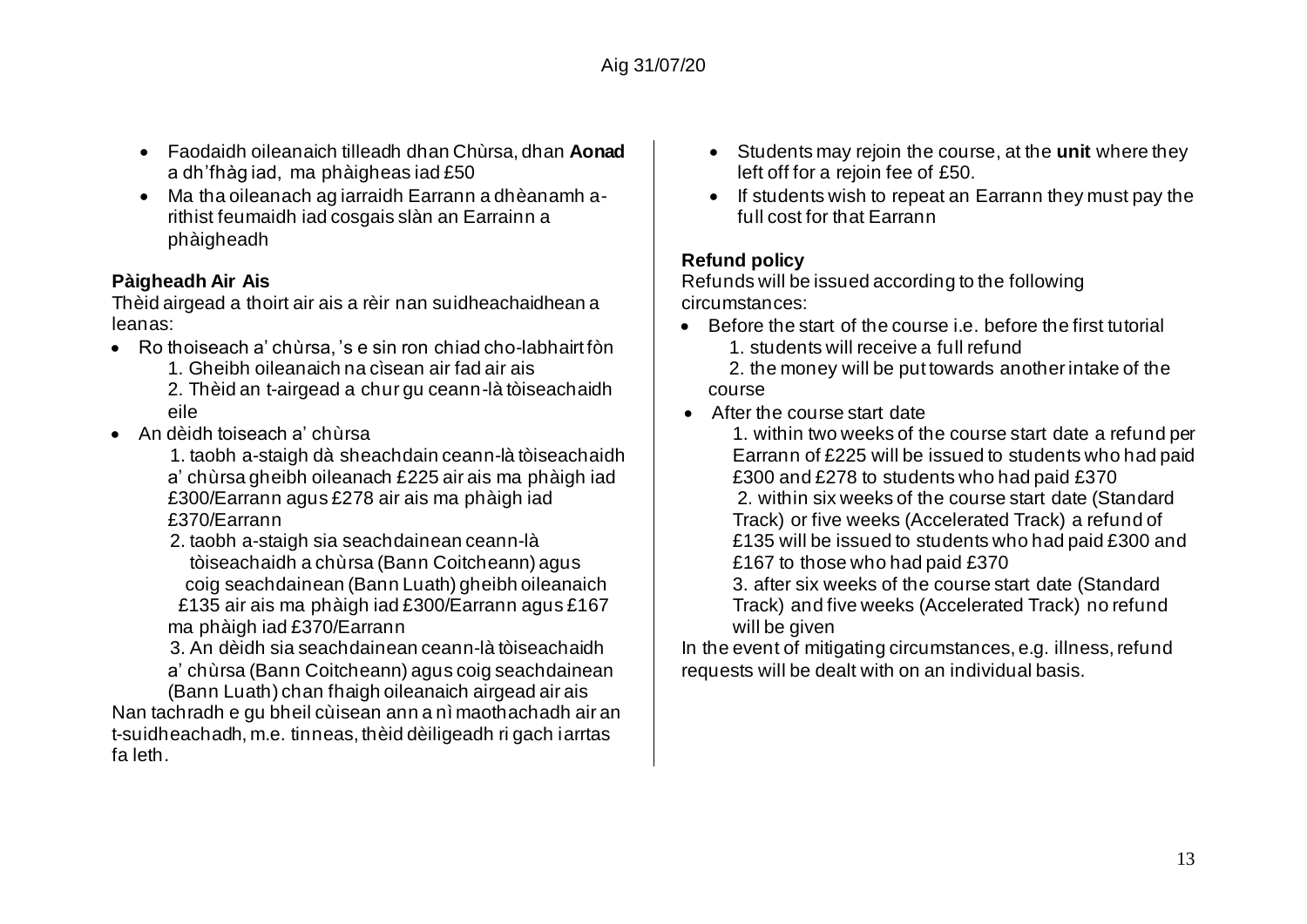## **Poileasaidhean na Colaiste**

Gus am faicinn nach tèid thu gu: **<http://www.smo.uhi.ac.uk/gd/colaiste>**

## **Co-ionnanachd aig a' Cholaiste**

Tha poileasaidh Co-ionannachd Chothroman aig Sabhal Mòr Ostaig agus tha e mar amas aige dearbhadh gu bheil co ionnanachd chothroman aig na h-oileanaich agus aig luchdobrach anns a h-uile raon den cholaiste. Cha dean a' Cholaiste lethteachas air neach sam bith is cha dèilig i gu neo-chothromach ri neach sam bith air bhonn craicinn, cinnidh, gnè, creideimh, bheachdan poileataigeach no ciorraim. Gheibhear lethbhreac den phoileasaidh air fad ma thogras iad.

#### **Gàidhlig**

Tha poileasaidh Gàidhlig aig SMO. Gheibh oileanaich a' Chùrsa Inntrigidh cuideachadh agus brosnachadh bhon luchdobrach Gàidhlig a chleachdadh gu sònraichte air àrainn na Colaiste.

#### **Giùlan**

Feumaidh oileanaich aig na sgoiltean ceann seachdain cumail ri **Riaghailtean na Colaiste**. Tha deagh ghiùlan air a shùileachadh. Chan eil smocadh ceadaichte sa cholaiste. A thaobh **Slàinte is Sàbhailteachd** feumaidh oileanaich a bhith mothachail gu bheil uallach orra airson an sàbhailteachd fhèin agus sàbhailteachd dhaoine eile.

#### **College Policies**

To view these policies please go to: <http://www.smo.uhi.ac.uk/gd/colaiste>

## **Equality at the College**

Sabhal Mòr Ostaig has an Equal Opportunities Policy and seeks to ensure that there is equality of opportunity for all students and staff in all aspects of college life. The college will not discriminate against or treat unfairly an individual on grounds of colour, ethnic origin, sex, age, religious belief, political opinion or disability. A copy of the entire policy is available on request.

## **Gaelic**

SMO has a Gaelic Language Policy. Students of An Cùrsa Inntrigidh will receive help and encouragement from staff to use Gaelic whenever possible within the College campus

## **Conduct**

Students attending weekend schools must abide by the **Rules of the College**. Good conduct is expected**. SMO** has a nosmoking policy. With regard to **Health and Safety**, students must be aware that they are responsible for their own safety and the safety of others.